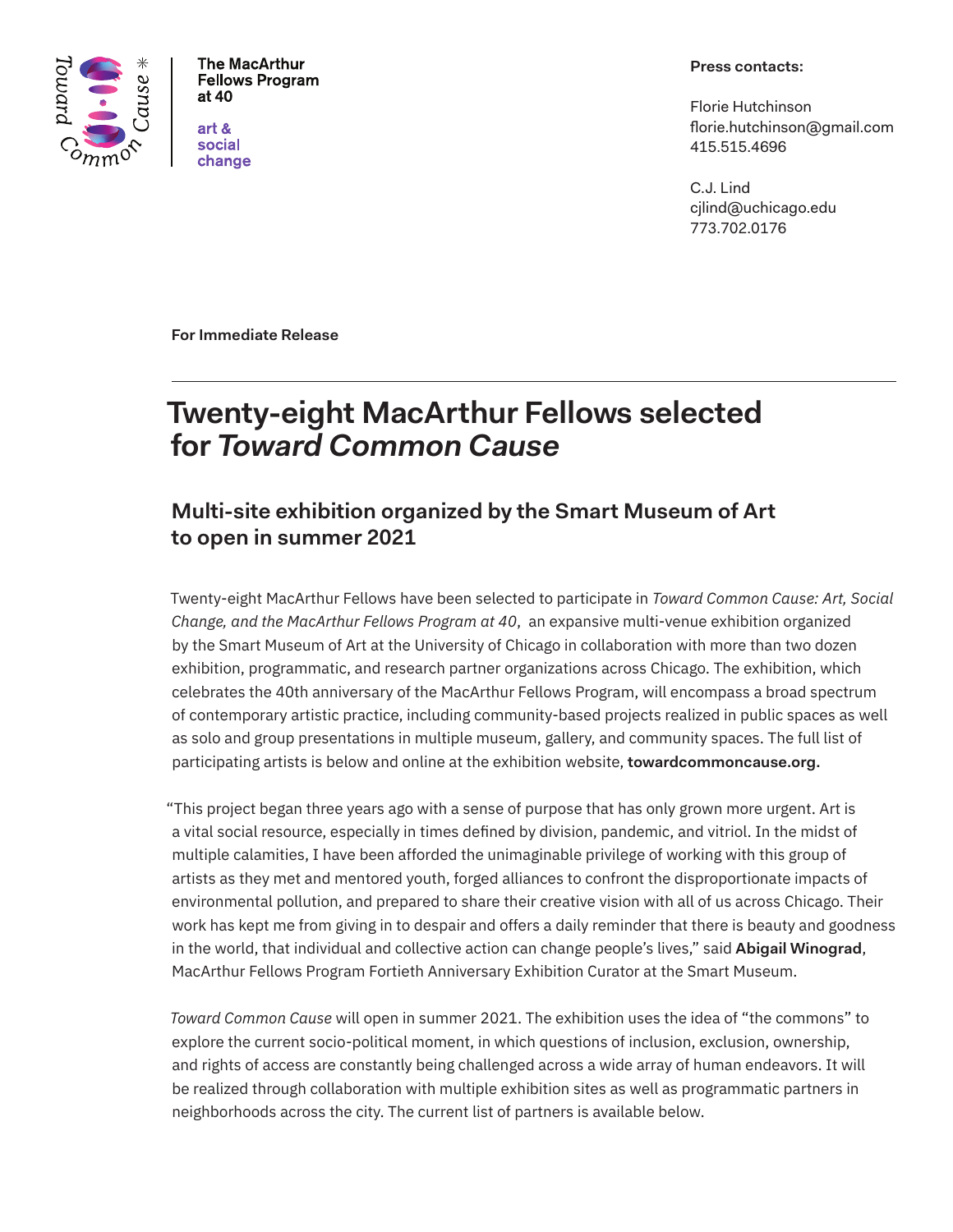"The MacArthur Fellows Program is so pleased to support this ambitious exhibition as a way of connecting the work of MacArthur Fellows with local communities in the city of Chicago, MacArthur's home city. Coinciding with the 40th anniversary of the MacArthur Fellows Program, which recognizes and supports creative pursuits across all fields and disciplines, the exhibition will address themes and issues that reach across disciplines and approaches. In the face of today's unprecedented challenges, *Toward Common Cause* makes a strong case for the vital role of creative thinking in imagining a better, more equitable future," said **Marlies Carruth**, MacArthur Fellows Program Director."*Toward Common Cause* is a profoundly collaborative project and the Smart Museum is thrilled to move beyond its own walls in partnership with these exhibition, program, and research partners across Chicago. I hope that the exhibition will foster broader and deeper relationships between artists, institutions, and communities while creating a space for us to reflect on what it means to support a vibrant cultural community for all," said **Amina Dickerson**, Co-Interim Director of the Smart Museum.

Additional details about *Toward Common Cause*—including exhibition dates, visitor information for each venue, related programs, and a full checklist of works and projects—will be made available at a later date through the full companion website, **towardcommoncause.org**.

# **Participating artists**

Njideka Akunyili Crosby, b. 1983, Enugu, Nigeria; MacArthur Fellow, 2017 Ida Applebroog, b. 1929, Bronx, New York, United States; MacArthur Fellow, 1998 Dawoud Bey, b. 1953, Queens, New York, United States; MacArthur Fellow, 2017 Mark Bradford, b. 1961, Los Angeles, California, United States; MacArthur Fellow, 2009 Mel Chin, b. 1951, Houston, Texas; MacArthur Fellow, 2019 Nicole Eisenman, b. 1965, Verdun, France; MacArthur Fellow, 2015 Wendy Ewald, b. 1951, Detroit, Michigan, United States; MacArthur Fellow, 1992 LaToya Ruby Frazier, b. 1982. Braddock, Pennsylvania, United States; MacArthur Fellow, 2015 Jeffrey Gibson, b. 1972, Native American, Mississippi Band of Choctaw, Cherokee; MacArthur Fellow, 2019 Guillermo Gómez-Peña, b. 1955, Mexico City, Mexico; MacArthur Fellow, 1991 Gary Hill, b. 1951, Seattle, Washington, United States; MacArthur Fellow, 1998 David Hammons, b. 1943, Springfield, Illinois, United States; MacArthur Fellow, 1991 Alfredo Jaar, b. 1956, Santiago de Chile, Chile; MacArthur Fellow, 1998 Toba Khedoori, b. 1964, Sydney, Australia; MacArthur Fellow, 2002 An-My Lê, b. 1960, Saigon, Vietnam; MacArthur Fellow, 2012 Whitfield Lovell, b. 1959, New York, New York, United States; MacArthur Fellow, 2007 Rick Lowe, b. 1961, Alabama, United States; MacArthur Fellow, 2014 Iñigo Manglano-Ovalle, b. 1961, Madrid, Spain; MacArthur Fellow, 2001 Kerry James Marshall, b. 1955 Birmingham, Alabama, United States; MacArthur Fellow, 1997 Julie Mehretu, b. 1970, Addis Ababa, Ethiopia; MacArthur Fellow, 2005 Amalia Mesa-Bains, b. 1943, Santa Clara, California, United States; MacArthur Fellow, 1992 Trevor Paglen, b. 1974, Maryland, United States; MacArthur Fellow, 2017 Fazal Sheikh, b. 1965, New York, United States; MacArthur Fellow, 2005 Shahzia Sikander, b. 1969, Lahore, Pakistan; MacArthur Fellow, 2006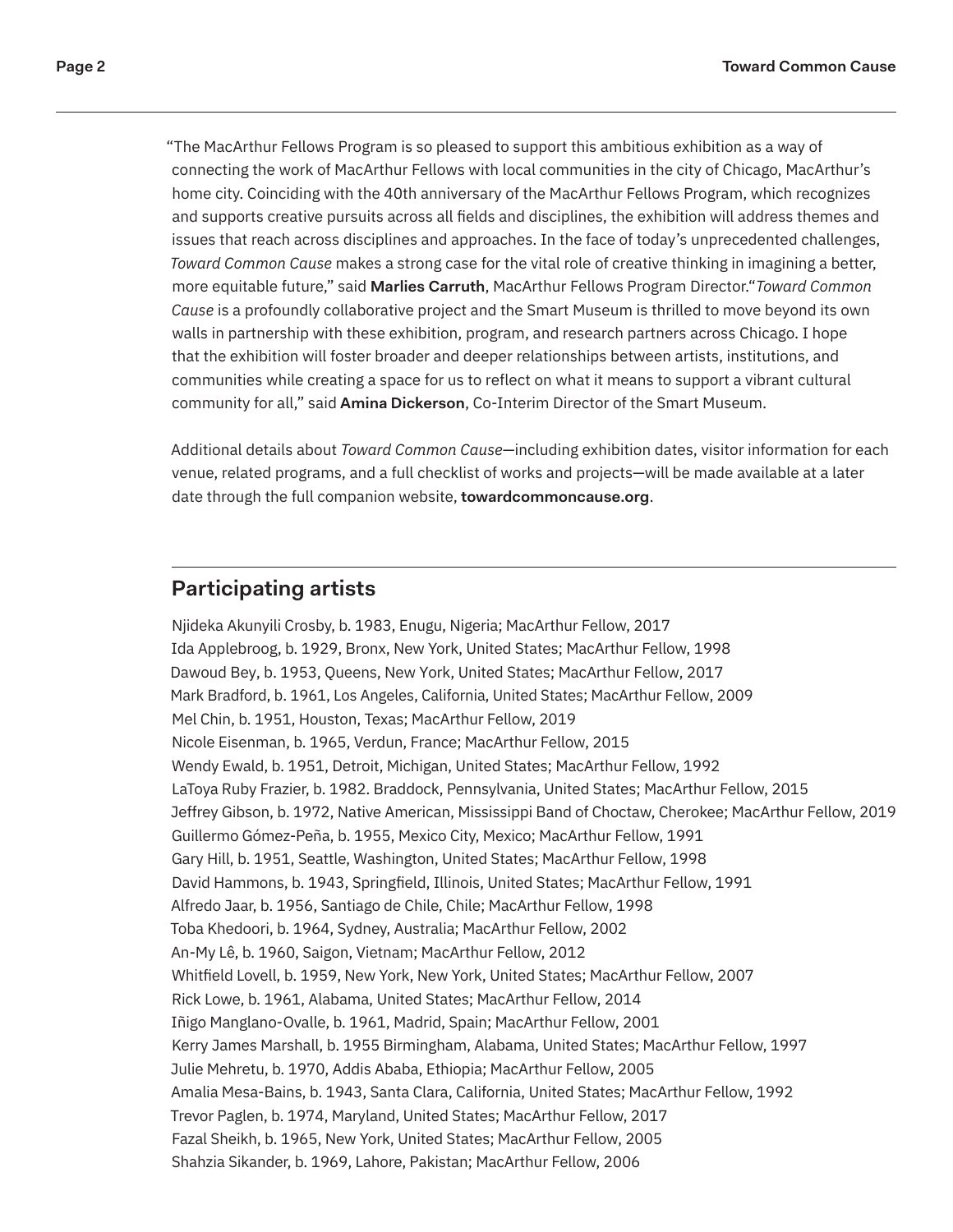Kara Walker, b. 1969, California, United States; MacArthur Fellow, 1997 Carrie Mae Weems, b. 1953, Oregon, United States; MacArthur Fellow, 2013 Fred Wilson, b. 1954, New York, United States; MacArthur Fellow, 1999 Xu Bing, b. 1955, Chongquing, China; MacArthur Fellow, 1999

# **Partner organizations**

#### **Exhibition venues**

Arts + Public Life BBF Family Services Chicago Housing Authority DuSable Museum of African American History Hyde Park Art Center Jane Addams Hull-House Museum Reva and David Logan Center for the Arts Museum of Contemporary Art Chicago Museum of Contemporary Photography National Museum of Mexican Art National Public Housing Museum Neubauer Collegium for Culture and Society Newberry Library School of the Art Institute of Chicago Smart Museum of Art South Side Community Art Center Stony Island Arts Bank Sweet Water Foundation Weinberg/Newton Gallery

#### **Community and programmatic partners**

Casa Michoacán Centro Romero Columbia College Chicago Diane Dammeyer Initiative Public Media Institute SkyART

#### **University of Chicago and research partners**

Center for Latin American Studies Center for Native American and Indigenous Research, Northwestern University Department of Anthropology School of Freshwater Sciences, University of Wisconsin-Milwaukee Gray Center for Arts and Inquiry Harris School of Public Policy Mansueto Institute for Urban Innovation D'Arcy McNickle Center for American Indian and Indigenous Studies, Newberry Library